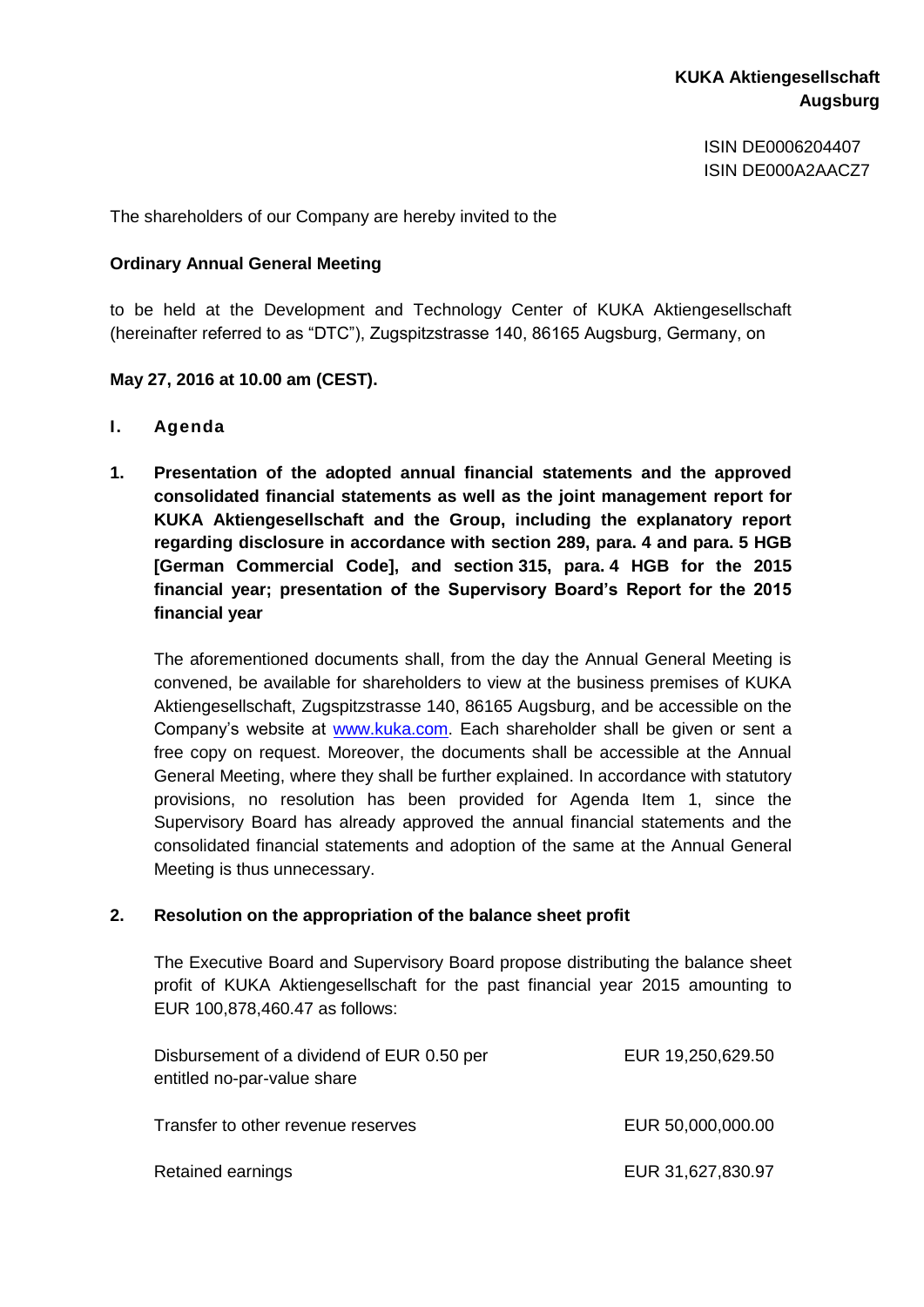The number of dividend-entitled no-par-value shares, at the time the Annual General Meeting was convened, amounts to 38,501,259 no-par-value shares (ISIN DE0006204407). All shares which were newly created and issued on or after January 1, 2016 as a result of converting the convertible bonds issued on February 12, 2013 and July 26, 2013 – comprising 1,274,211 no-par-value-shares (ISIN DE000A2AACZ7) – are not entitled to dividends for the 2015 financial year in accordance with the terms and conditions of the bond.

As of the time at which the Annual General Meeting was convened, KUKA Aktiengesellschaft did not hold any treasury shares. If the Company does hold treasury shares at the time at which the Annual General Meeting is held, such shares are not entitled to dividends. In this case, an adapted resolution will be submitted for voting at the Annual General Meeting proposing to pay out an unchanged dividend of EUR 0.50 per entitled no-par-value share and increase the retained earnings while reducing the disbursement.

# **3. Resolution on approving the discharge from responsibility of the members of the Executive Board**

The Executive Board and the Supervisory Board propose that the members of the Executive Board be discharged from responsibility for the 2015 financial year.

It is planned that shareholders at the Annual General Meeting shall decide on the discharge from responsibility of each individual member of the Executive Board.

# **4. Resolution on approving the discharge from responsibility of the members of the Supervisory Board**

The Executive Board and the Supervisory Board propose that the members of the Supervisory Board be discharged from responsibility for the 2015 financial year.

It is planned that shareholders at the Annual General Meeting shall decide on the discharge from responsibility of each individual member of the Supervisory Board.

# **5. Resolution on the amendment to section 17, paras. 2 and 3 of the Articles of Association**

The work of the Supervisory Board has continued to intensify over the past few years, especially the activities in the various committees of the Supervisory Board. The current remuneration arrangement in section 17, para. 2 of the Articles of Association provides solely for one-off additional remuneration of EUR 30,000.00 for the activities in the Supervisory Board committees (section 17, para. 1 of the Articles of Association). This one-off additional remuneration does not seem appropriate compensation for the extra work involved in multiple committee memberships. On the other hand, it is nevertheless appropriate to limit the remuneration for multiple committee memberships. A reasonable arrangement – also in relation to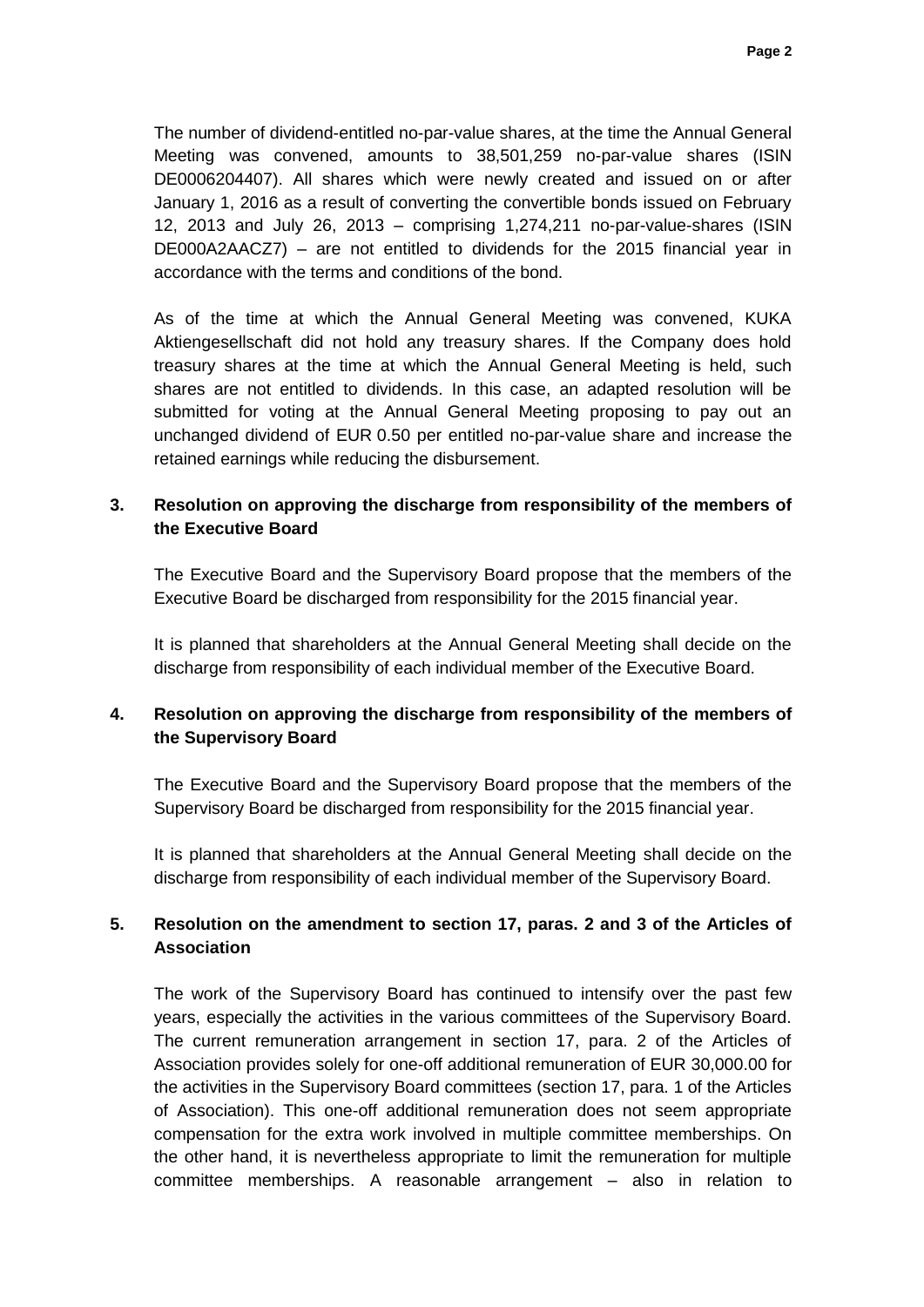remuneration arrangements for comparable companies – is to grant additional remuneration of EUR 30,000.00 for each committee activity, limited to a maximum of three memberships. Furthermore, it is also intended to remunerate Supervisory Board members for attending meetings of the Supervisory Board and committees by amending section 17, para. 3 of the Articles of Association. The proposed resolution stipulates that the Supervisory Board members shall now receive an appropriate reimbursement of costs and expenses and a fixed lump-sum compensation as an attendance allowance for taking part in the meetings.

The Executive Board and the Supervisory Board propose therefore that the following resolution be passed:

a) Resolution on the amendment to section 17, para. 2 of the Articles of Association

Section 17, para. 2 of the Articles of Association is reformulated as follows:

"The chair of the Supervisory Board is paid four times the compensation, and deputy chairs receive double the compensation. For chairing the Annual General Meeting in the case of section 21, para. 1, sentence 2 and para. 2 of the Articles of Association and for membership in any committee that is not of an interim nature, but at most for three committee memberships, Supervisory Board members receive additional compensation amounting to the annual remuneration pursuant to para. 1; committee chairs are additionally paid half the annual remuneration even if they chair more than one committee. Sentence 2 does not apply to the committee pursuant to section 27, para. 3 of the German Act on Company Co-determination."

b) Resolution on the amendment to section 17, para. 3 of the Articles of Association

Section 17, para. 3 of the Articles of Association is reformulated as follows:

"The members of the Supervisory Board shall be reimbursed for all their reasonable costs and expenses in connection with attending meetings of the Supervisory Board and its committees and shall be granted a flat-rate expenses allowance amounting to EUR 450.00."

**6. Election of the auditor of the annual financial statements and the consolidated financial statements for the 2016 financial year, as well as the auditor for an independent review, if applicable, of the condensed financial statements and the interim management report for the first half-year of the 2016 financial year**

The Supervisory Board proposes, on the basis of the Audit Committee's recommendation, to resolve that KPMG AG Wirtschaftsprüfungsgesellschaft, Berlin, be elected as the auditor of the annual financial statements and the consolidated financial statements for the 2016 financial year and for an independent review of the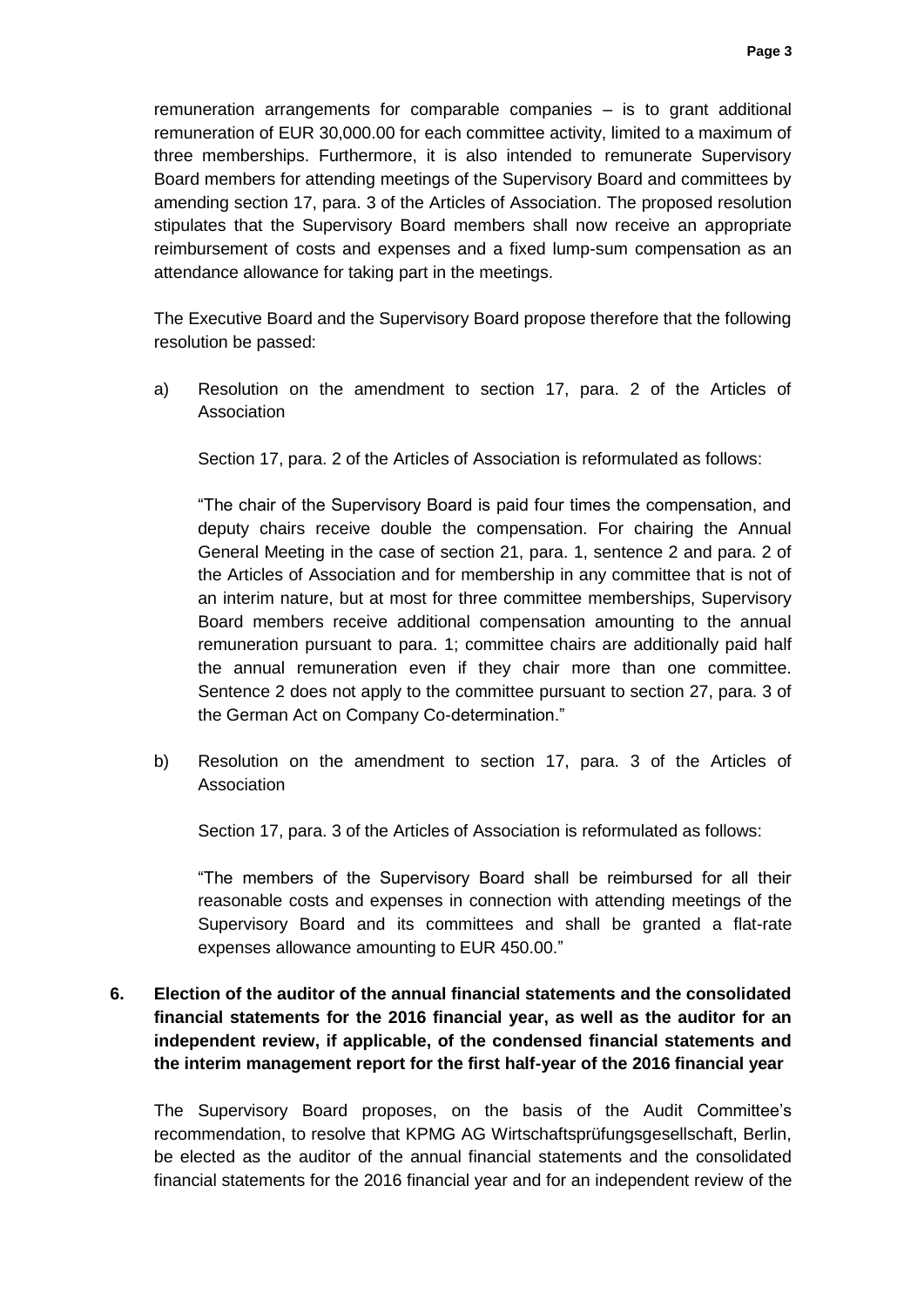condensed financial statements and the interim management report for the first halfyear of the 2016 financial year, if such a review of these statements is conducted.

## **II. Further information relating to the convening of the Annual General Meeting**

## **Total number of shares and voting rights**

The Company's share capital comprises, at the time the Annual General Meeting is convened, 39,775,470 no-par-value shares; there are no other share classes. Each share confers one vote, resulting in 39,775,470 participating and voting shares.

# **Prerequisites for attending the Annual General Meeting and exercising voting rights (with record date in accordance with section 123, para. 3, sentence 3 AktG [Stock Corporation Act] and its meaning)**

Shareholders wishing to attend the Annual General Meeting and exercise their voting right must register prior to the General Meeting. In addition, shareholders are required to provide proof of their right to attend the Annual General Meeting or to exercise voting rights. A certificate of share ownership issued in German or English by their custodian bank with reference being made to the start of the 21st day before the Annual General Meeting, i.e. Friday, May 6, 2016, 0:00 hours CEST (so-called "record date"), is sufficient.

The registration and proof of share ownership must be in text form and be sent to the Company to the following address and be received no later than the seventh day prior to the General Meeting, i.e. at the latest by Friday, May 20, 2016, 24:00 hours, CEST:

> **KUKA Aktiengesellschaft c/o C-HV AG Gewerbepark 10 92289 Ursensollen**

**Fax: +49 9628 92 99 871 e-mail: [HV@Anmeldestelle.net](mailto:HV@Anmeldestelle.net)**

With respect to attendance at the General Meeting and the exercise of voting rights, only those persons shall be deemed shareholders for the Company's purposes who have provided such proof. In this respect, the right to attend and the scope of the voting rights shall be determined exclusively on the basis of the shareholding proven as of the record date. The record date does not involve any lock-up period for the shares. Even if all or some of the shares are sold after the record date, the shares held by the shareholder as of the record date shall be authoritative for attendance and for the scope of the voting rights; i.e. any sale of shares after the record date shall not affect the right to attend or the scope of voting rights. The same shall apply accordingly to new shares or additional shares acquired after the record date. Persons who do not hold any shares yet as of the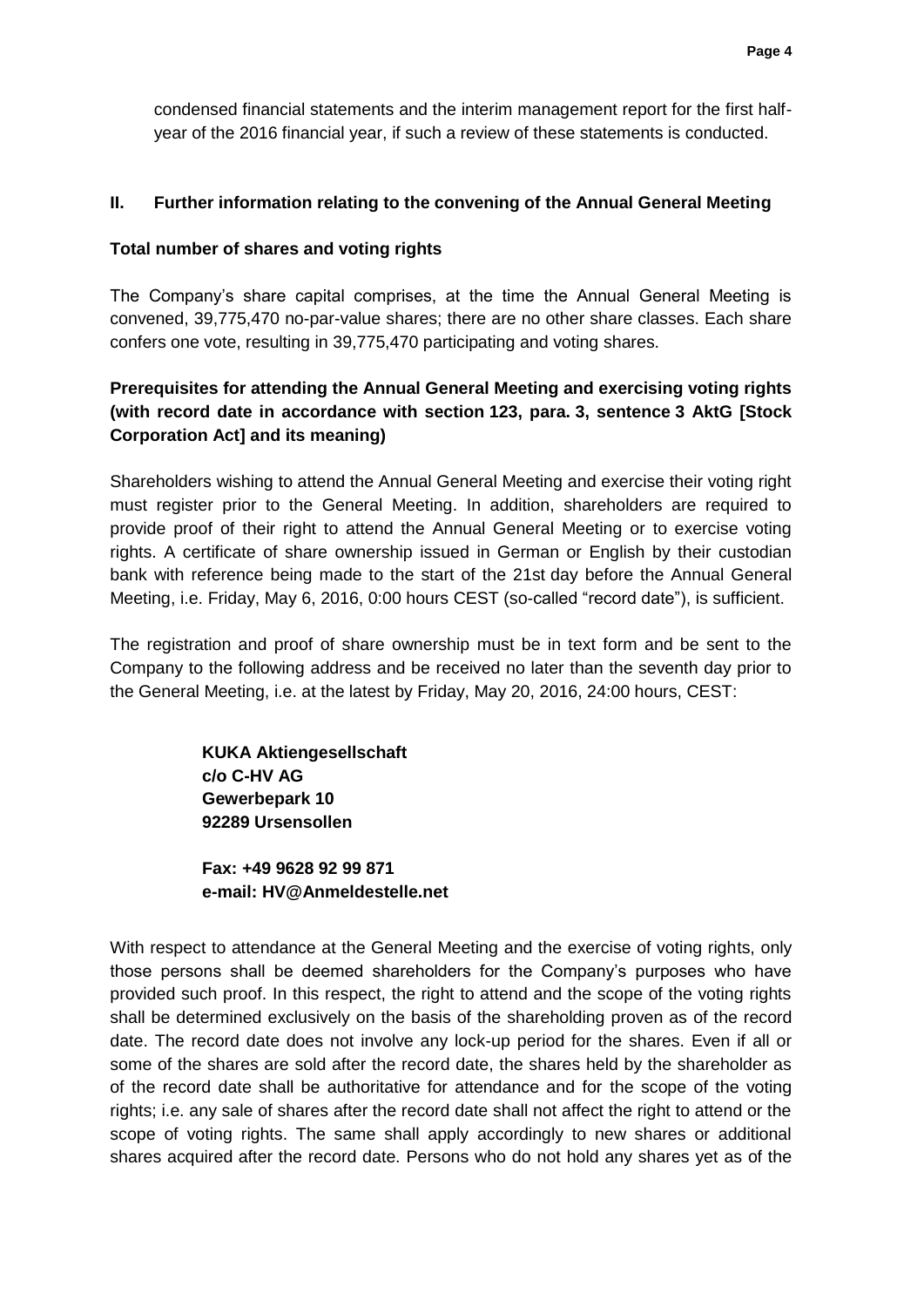record date and become shareholders after that date shall not be entitled to attend or vote. Furthermore, the record date is not a relevant date for dividend rights.

Admission tickets to the Annual General Meeting shall be issued to the shareholders after proper receipt of the registration and proof of share ownership. To ensure timely receipt of admission tickets, we kindly ask shareholders to send the registration and proof of share ownership as early as possible.

### **Voting by proxy**

Shareholders may, by appropriately granting power of attorney, also exercise their voting rights at the Annual General Meeting by way of proxy, e.g. through a bank or a shareholders' association. If the shareholder appoints more than one person as a proxy, the Company may reject one or more of these persons. The requirement to register in due time and form and provide proof of share ownership in accordance with the above stipulations shall apply also in the case of voting by proxy.

In principle, any granting of power of attorney, revocation thereof and proof of authorization in relation to the Company must be in text form in accordance with section 134, para. 3, sentence 3 AktG. For granting power of attorney, shareholders may use the proxy section on the admission ticket form that they will receive after registration, or the proxy form that can be downloaded from the Company's website at [www.kuka.com.](http://www.kuka.com/) Shareholders shall also have the option of issuing special power of attorney in text form. Until the beginning of voting at the Annual General Meeting, the following address, fax number and e-mail address shall be available for sending proof of authorization as a proxy and for revoking power of attorney:

> **KUKA Aktiengesellschaft c/o C-HV AG Gewerbepark 10 92289 Ursensollen**

**Fax: +49 9628 92 99 871 e-mail: vollmacht@c-hv.com**

The entry and exit desks at the Annual General Meeting shall be available for this purpose on the day of the Annual General Meeting, from 9:00 am CEST, at the DTC, Zugspitzstrasse 140, 86165 Augsburg.

If a bank, a shareholders' association or any other equivalent institution, entity or person in accordance with section 135 AktG is appointed as a proxy, the text form requirement for such power of attorney shall apply neither by law nor according to the Company's Articles of Association. According to the law, it shall, in such cases, suffice if the proxy is able to validate its power of attorney. In addition, the power of attorney must be complete and refer only to the exercise of voting rights. Therefore, we advise shareholders wishing to authorize a bank, a shareholders' association or any other equivalent institution, entity or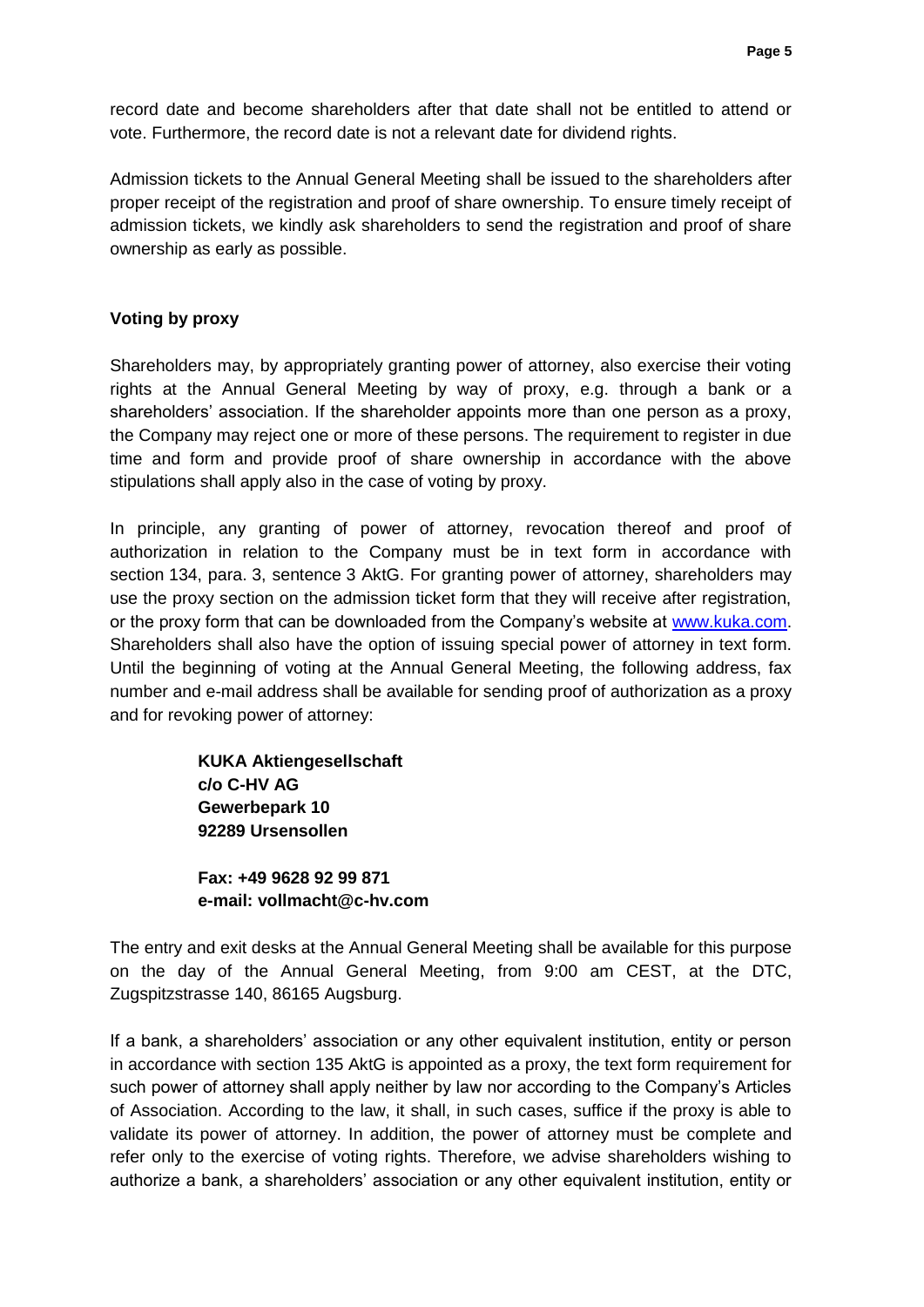person as a proxy in accordance with section 135 AktG to confer with the proxy regarding the form that the power of attorney should take. In such cases, power of attorney shall be granted only to a specified proxy. According to section 135, para. 7 AktG, however, the effectiveness of the voting shall not be impaired by any breach of the aforementioned and specified additional requirements stated in section 135 AktG for the appointment of a proxy as stated in this section.

We offer our shareholders the possibility of authorizing Company-appointed proxies to exercise their voting rights. The Company has laid down the following provisions for this: The exercise of voting rights by such Company-appointed proxies shall be subject to express instructions given in respect of the specific items on the agenda. Without such express instructions, voting rights shall not be deemed to have been represented. The form for granting power of attorney and issuing instructions that is sent together with the admission ticket can be used for granting power of attorney. Any granting of power of attorney (along with instructions), revocation thereof and proof of authorization in relation to the Company must be in text form. The Company must receive power of attorney for Company-appointed proxies, along with express instructions, at the latest by Wednesday, May 25, 2016, 24:00 hours CEST, sent to the address below:

> **KUKA Aktiengesellschaft c/o C-HV AG Gewerbepark 10 92289 Ursensollen**

**Fax: +49 9628 92 99 871 e-mail: [vollmacht@c-hv.com](mailto:vollmacht@c-hv.com)**

The entry and exit desks at the Annual General Meeting shall be available for giving, revoking and altering instructions in relation to any Company-appointed proxy on the day of the Annual General Meeting, from 9:00 am CEST, at the DTC, Zugspitzstrasse 140, 86165 Augsburg.

The offer of the option to authorize Company-appointed proxies to exercise voting rights shall not affect any of the aforementioned possibilities of participation and representation, including attendance in person or participation via another proxy, such as a bank or shareholders' association. All these possibilities shall remain fully open to shareholders.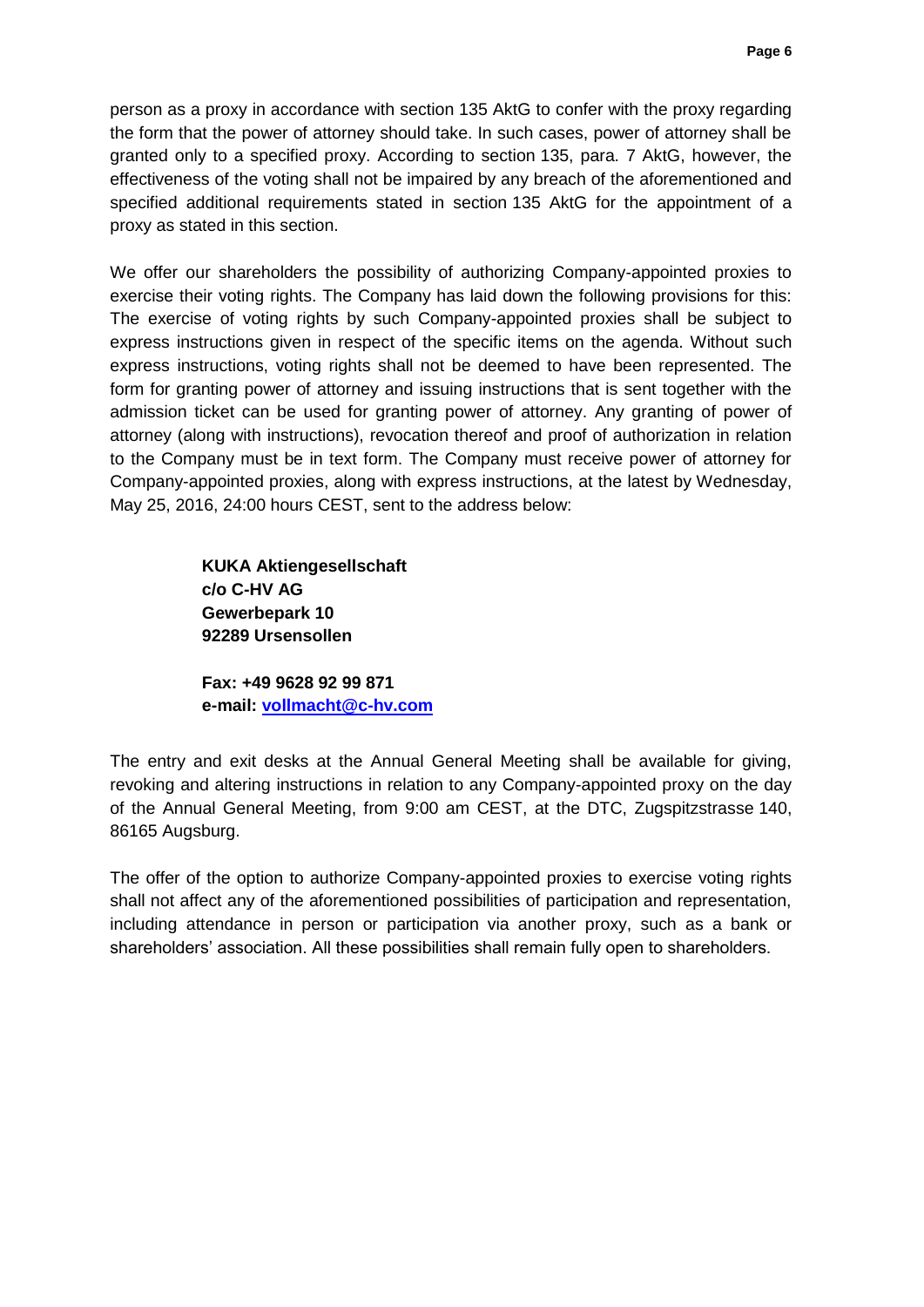## **Publication on the Company's website**

Shortly after the convening of the Annual General Meeting, the following information and documents shall be available on the Company's website at [www.kuka.com](http://www.kuka.com/) (cf. section 124a AktG):

- 1. The content of the convening notice, including an explanation as to why no resolution has been provided for Agenda Item 1, as well as the total number of shares and voting rights at the time of convening;
- 2. the documents to be made available to the General Meeting;
- 3. a form that can be used for voting by proxy.

# **Shareholder rights in accordance with section 122, para. 2, section 126, para. 1, section 127 and section 131, para. 1 AktG**

## **Addition to the agenda in accordance with section 122, para. 2 AktG**

Shareholders whose shares amount in aggregate to EUR 500,000 of the share capital may request that items be included in the agenda and published. A statement of grounds or a proposal for a resolution must be attached to every new item. Any such request must be directed in writing or using electronic means in accordance with section 126a BGB [German Civil Code] to the Executive Board of the Company (KUKA Aktiengesellschaft, Executive Board, reference: "Annual General Meeting", Zugspitzstrasse 140, 86165 Augsburg (e-mail: hauptversammlung2016@kuka.com)) and must be received by the Company at least 30 days prior to the Annual General Meeting, not counting the day of receipt and the day of the Annual General Meeting. The last permissible day of receipt is therefore Tuesday, April 26, 2016, 24:00 hours CEST. Further details concerning the prerequisites for exercising this right and the limitations of this right can be found on the Company's website at [www.kuka.com](http://www.kuka.com/) under "Announcements in accordance with section 121, para. 3, sentence 3, no. 3 AktG regarding shareholder rights".

## **Motions and nominations by shareholders in accordance with section 126, para. 1 and section 127 AktG**

Shareholders may propose motions regarding specific items on the agenda (cf. section 126 AktG). The same applies to nominations for the election of Supervisory Board members or the auditors of the annual financial statements (cf. section 127 AktG).

According to section 126, para. 1 AktG, shareholder motions, including the name of the shareholder, a statement of grounds for the motion and any statement from the Management shall be made available to the persons entitled to access this information as set forth in section 125, para. 1 to 3 AktG under the conditions stated therein (this includes, among others, shareholders who demand this), provided that the shareholder has submitted a countermotion to a motion of the Executive Board and/or Supervisory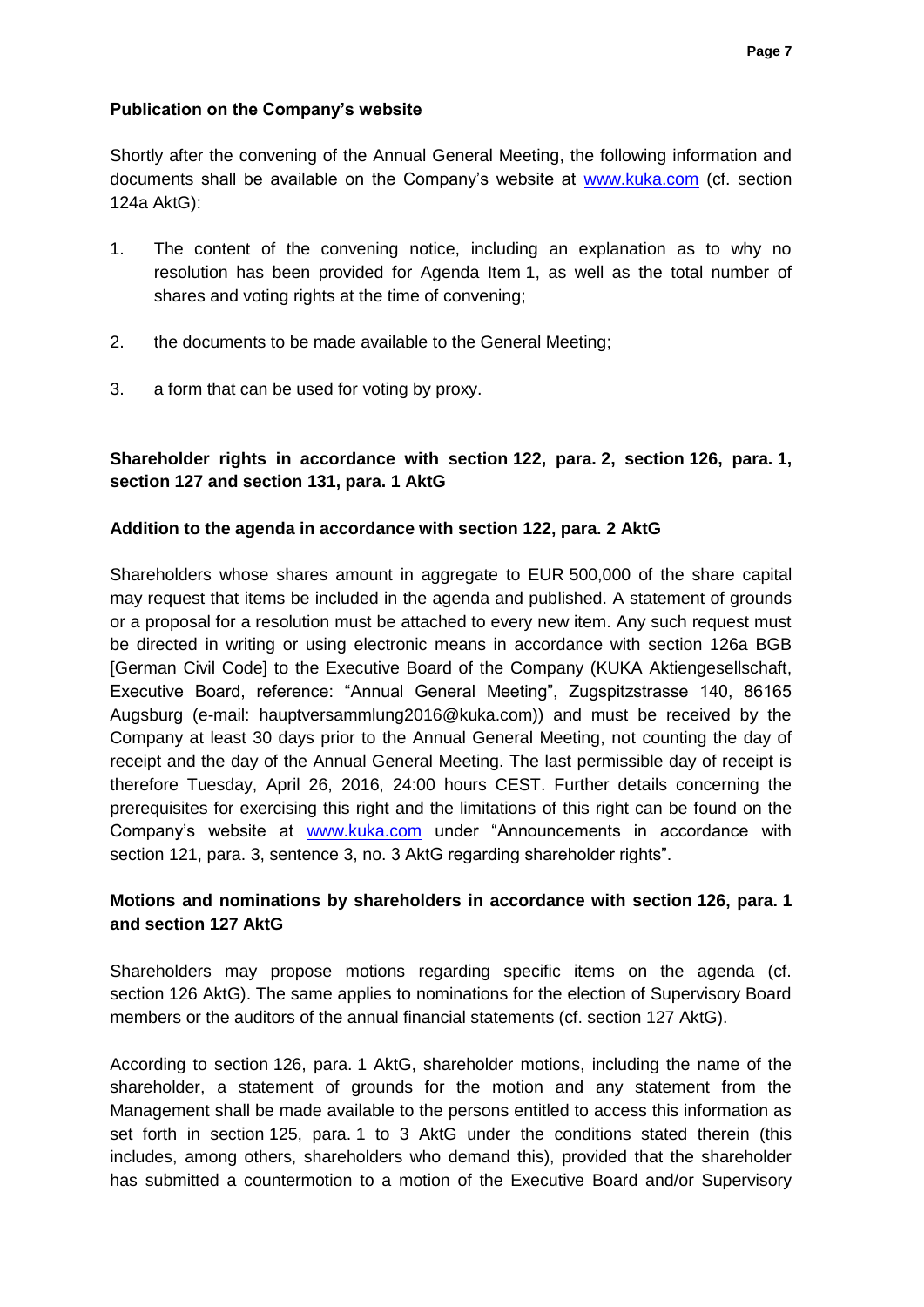Board on a specific item on the agenda, with a statement of grounds for the countermotion, to the address given below at least 14 days before the Company's Annual General Meeting, not counting the day of receipt. The last permissible day of receipt is therefore Thursday, May 12, 2016, 24:00 hours CEST. A countermotion does not have to be made available if one of the exclusions under section 126, para. 2 AktG applies. Further details concerning the prerequisites for exercising this right and the limitations of this right can be found on the Company's website at [www.kuka.com](http://www.kuka.com/) under "Announcements in accordance with section 121, para. 3, sentence 3, no. 3 AktG regarding shareholder rights".

The right of each shareholder to propose, during the Annual General Meeting, countermotions regarding the various agenda items even without prior communication to the Company shall remain unaffected. We point out that any countermotions sent to the Company in advance in due time shall be considered at the Annual General Meeting only if they are made orally during the meeting.

A statement of grounds does not need to be provided for nominations made by shareholders in accordance with section 127 AktG. Nominations for election shall be made available only if they include the name, the profession exercised and the place of residence of the nominee and, in the case of an election of Supervisory Board members, information on their membership in other supervisory boards prescribed by law (cf. section 127, sentence 3 in conjunction with section 124, para. 3 and section 125, para. 1, sentence 5 AktG). According to section 127, sentence 1 in conjunction with section 126, para. 2 AktG, there are further grounds on which nominations for election do not need to be made available on the Internet. In all other respects, the prerequisites and provisions for making motions available shall correspondingly apply, in particular that Thursday, May 12, 2016, 24:00 hours CEST, is the last permissible date for the receipt of nominations at the address given below, in order for them to still be made available. Further details concerning the prerequisites for exercising this right and the limitations of this right can be found on the Company's website at [www.kuka.com](http://www.kuka.com/) under "Announcements in accordance with section 121, para. 3, sentence 3, no. 3 AktG regarding shareholder rights".

Any motions (including any statement of grounds) or nominations made by shareholders in accordance with section 126, para. 1 and section 127 AktG must be sent exclusively to:

> **Executive Board KUKA Aktiengesellschaft Reference "Annual General Meeting" Zugspitzstrasse 140 86165 Augsburg**

**Fax: +49 821 797 5393 e-mail: hauptversammlung2016@kuka.com**

Motions and nominations for election that are to be made available (including the name of the shareholder and  $-$  in the case of motions  $-$  a statement of grounds) shall be made